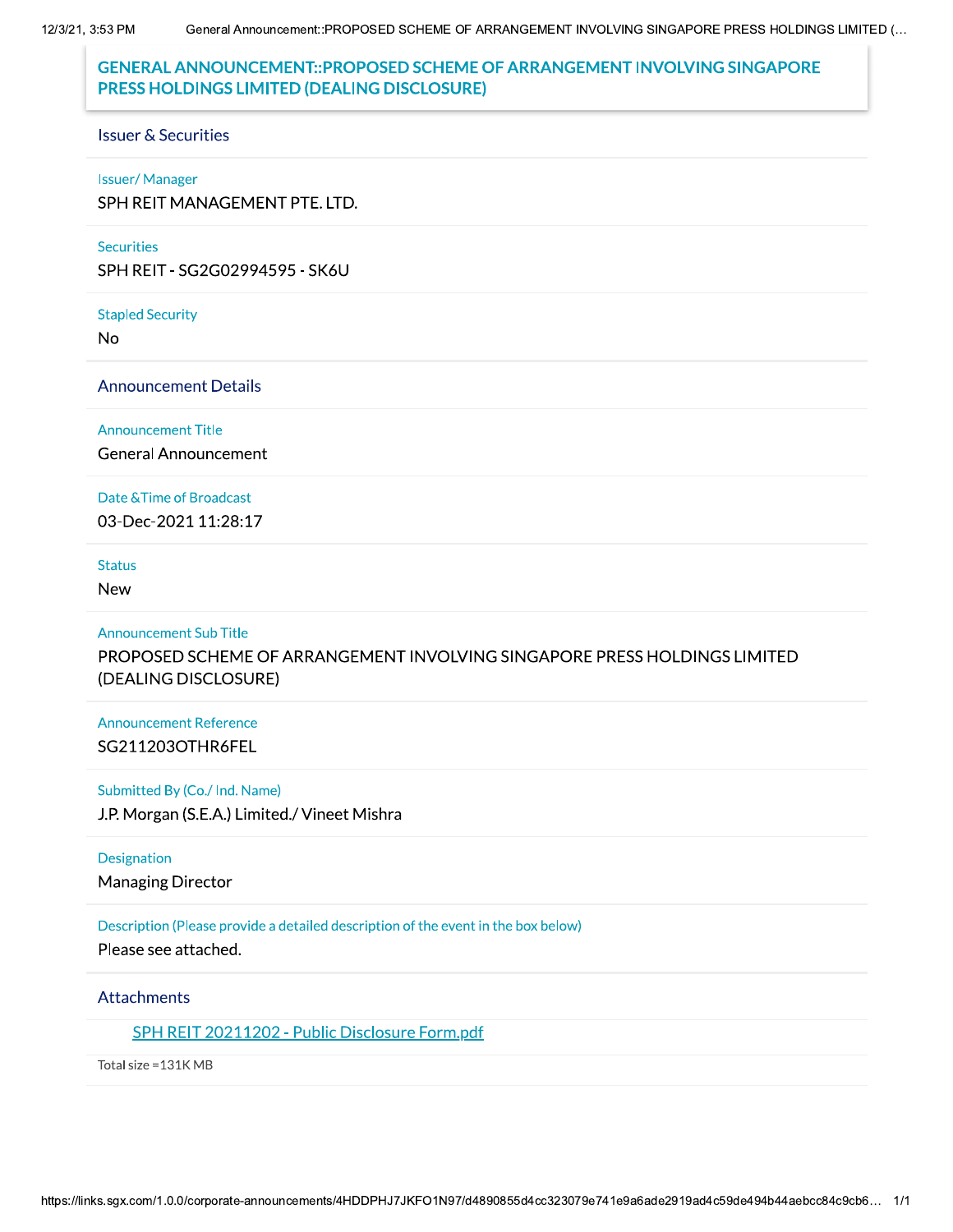## **PROPOSED ACQUISITION OF SINGAPORE PRESS HOLDINGS BY WAY OF A SCHEME OF ARRANGEMENT**

## **DEALINGS DISCLOSURE**

## **1. INTRODUCTION**

J. P. Morgan (S.E.A.) Limited ("**JPMSEAL**") refers to the proposed scheme of arrangement (the "**Scheme**") to be undertaken by Singapore Press Holdings Limited (the "**Company**") and Keppel Pegasus Pte. Ltd. (the "**Offeror**") (which is a wholly-owned subsidiary of Keppel Corporation Limited ("**KCL**")) pursuant to Section 210 of the Companies Act, Chapter 50 of Singapore, involving, inter alia, (i) the distribution of units in SPH REIT held by the Company to the shareholders of the Company on a pro-rata basis and (ii) the Offeror acquiring the entire share capital of the Company (other than those already owned, controlled or agreed to be acquired by the Offeror and its concert parties), the consideration for which include units in Keppel REIT, which was announced on 2 August 2021 (the "**Joint Announcement**").

As stated in the Joint Announcement, JPMSEAL is the financial adviser to the Offeror in respect of the Scheme.

All capitalised terms used and not defined herein shall have the same meanings given to them in the Joint Announcement.

### **2. DISCLOSURE OF DEALINGS**

Pursuant to Rule 12.1 of the Singapore Code on Take-overs and Mergers (the "**Code**") and the Practice Statement on the Exemption of Connected Fund Managers and Principal Traders under the Code, JPMSEAL wishes to announce the dealings by its associates in the relevant securities of SPH REIT on **02 December 2021**, details of which are set out in the Schedule hereto.

Issued by **J.P. Morgan (S.E.A.) Limited** 

03 December 2021 Singapore